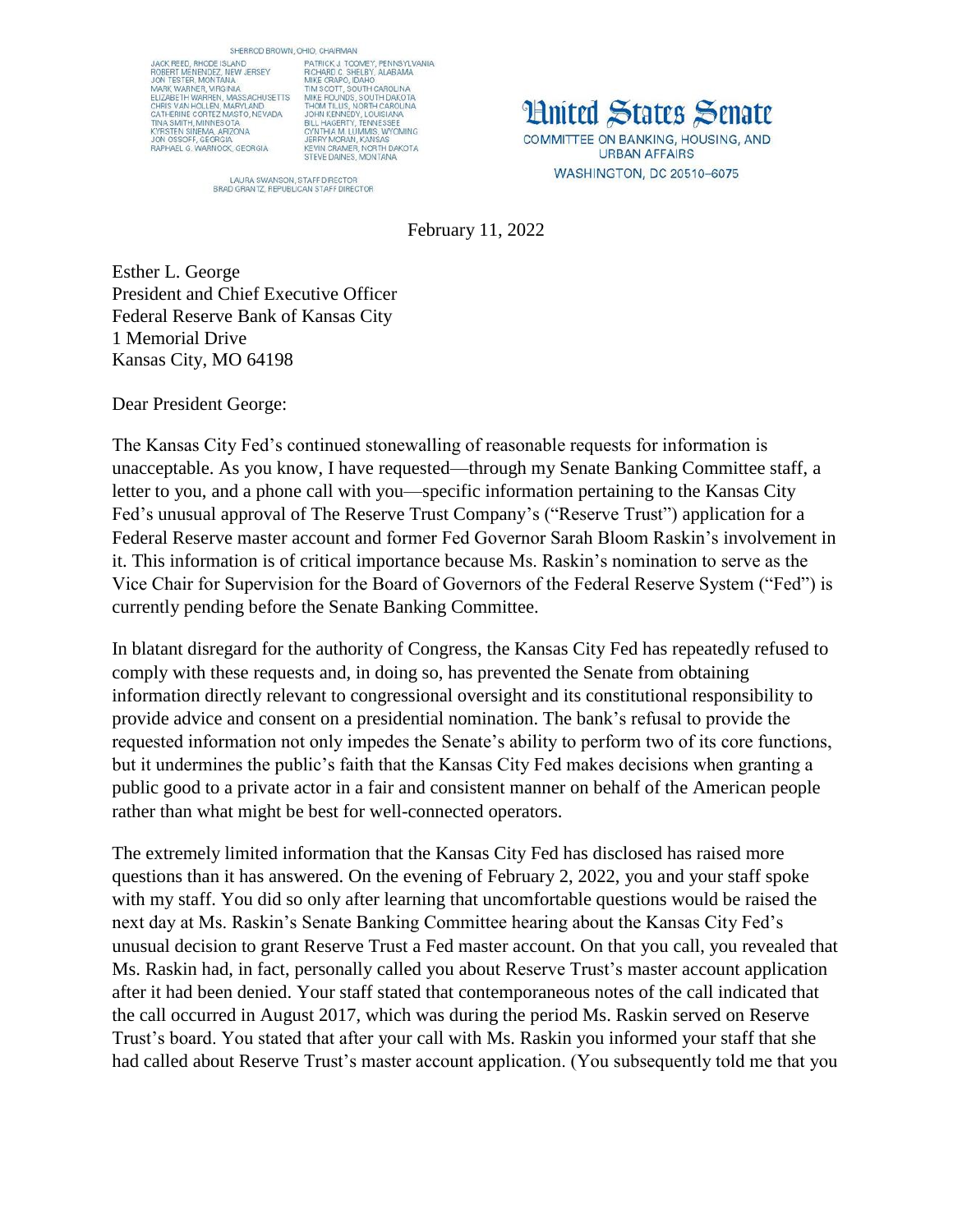would typically provide such a notification to your staff by email.)<sup>1</sup> You also stated that you did not know if Ms. Raskin communicated with anyone else at the Kansas City Fed on behalf of Reserve Trust.

On February 7, 2022, the Kansas City Fed issued a vague public statement regarding Reserve Trust's unusual application. According to this statement, the Kansas City Fed initially denied Reserve Trust's master account application because it "did not meet the definition of a depository institution."<sup>2</sup> The statement claims the Kansas City Fed later reversed its decision because of a change in circumstances, namely that Reserve Trust "changed its business model and the Colorado Division of Banking reinterpreted the state's law in a manner that meant [Reserve Trust] met the definition of a depository institution."<sup>3</sup> The statement also asserts that it is "routine" for the Kansas City Fed to communicate with the management (including directors) of a company seeking a decision from the Kansas City Fed, while conspicuously failing to mention that Ms. Raskin had lobbied you directly on behalf of Reserve Trust.

While it may be routine for your average company director to call a regional Fed bank, there is nothing routine about a former Fed Governor, like Ms. Raskin, calling the president of a regional Fed bank, with whom she previously served on the Fed's Federal Open Markets Committee, about such a decision. You indicated that to me yourself. You said you are not aware of ever receiving a call from a former Fed Governor on behalf of an organization seeking a decision from the Kansas City Fed. That's saying something since you have been an official at the Kansas City Fed for forty years, spending the last decade as the bank's President.

In light of the Kansas City Fed's assurances that it acted ethically and reasonably, I am puzzled as to why it continues to stonewall a legitimate congressional oversight inquiry. For if what the Kansas City Fed claims is true about its reversal decision, then it should have no problem turning over the information I have requested since it could corroborate the Kansas City Fed's claim that the application was approved because of a change in circumstances and not because of Ms. Raskin's lobbying campaign. The very simple, but important, information I have requested includes items such as (a) lists of meetings, phone calls, and emails between Ms. Raskin and anyone at the Kansas City Fed, (b) the notes of your August 2017 phone call with Ms. Raskin, (c) your email to your staff, if any, about that call and any responses to it from your staff, and (d) documents detailing how and why the Kansas City Fed reversed its decision on Reserve Trust's master account application.

You have told me that the information I have requested could disclose Reserve Trust's confidential business information. It is hard to fathom how any of the information I have described would contain such information and, if it did, the solution is to redact not withhold. Take, for example, documents detailing how and why the Kansas City Fed reversed its decision. The Kansas City Fed has stated this reversal was based, in part, on the fact that "the Colorado

 $\overline{\phantom{a}}$ <sup>1</sup> Phone call between Senator Toomey and Esther George (Feb. 7, 2022).

<sup>2</sup> Statement from the Federal Reserve Bank of Kansas City (Feb. 7, 2022), [https://www.kansascityfed.org/documents/8617/Statement\\_02\\_07\\_2022.pd.](https://www.kansascityfed.org/documents/8617/Statement_02_07_2022.pd) 3 *Id*.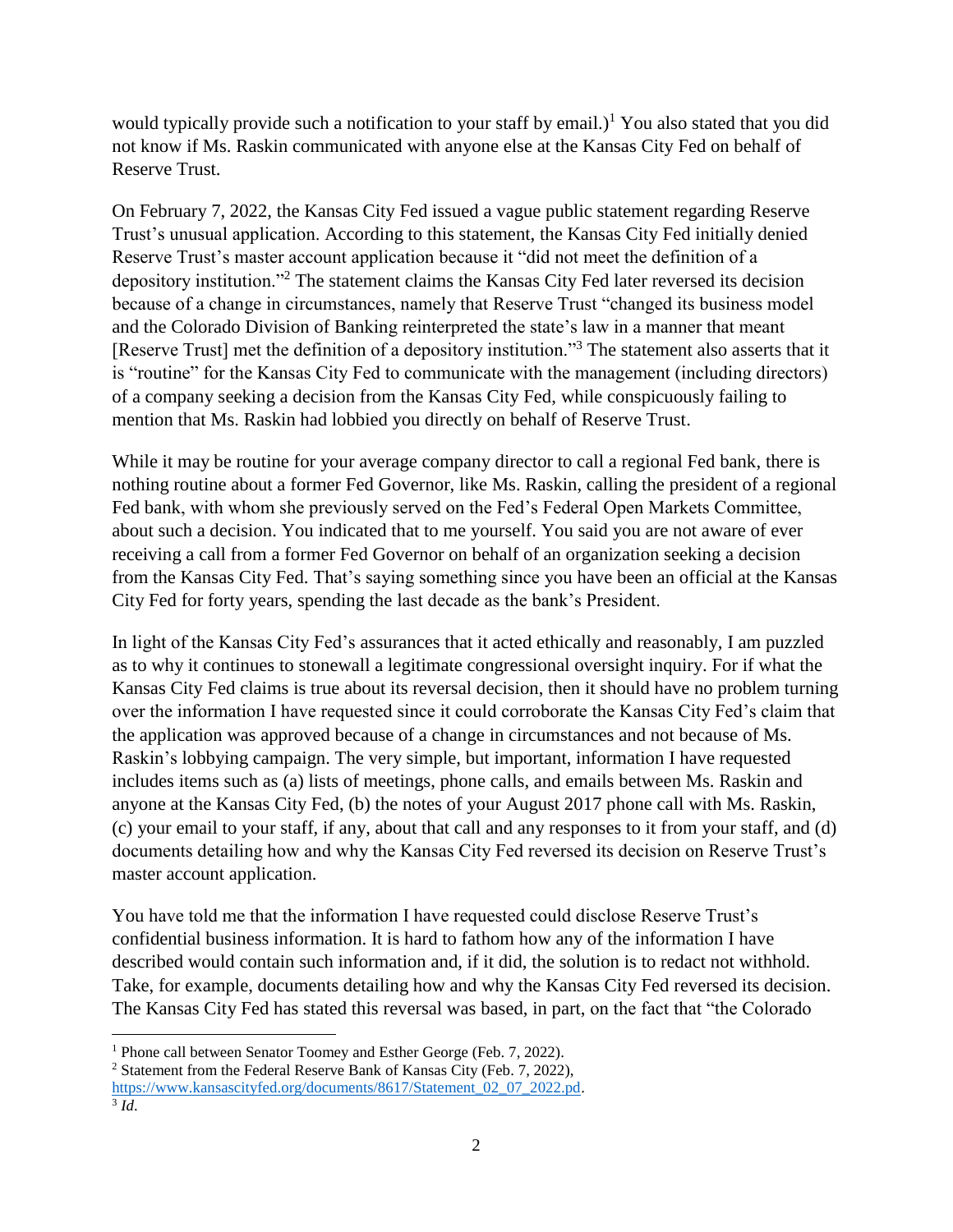Division of Banking reinterpreted the state's law in a manner that meant [Reserve Trust] met the definition of a depository institution." There is no conceivable way in which a reinterpretation of state law by Colorado's banking regulator would reveal any of Reserve Trust's business information, let alone that which is confidential. Moreover, such information has value to every other entity that may wish to obtain a master account—a public good—from regulators.

It is particularly noteworthy that the Kansas City Fed refuses to provide documents pertaining to the alleged reinterpretation of state law, which paved the way for Reserve Trust to have been considered "[meeting] the definition of a depository institution." <sup>4</sup> That's because Reserve Trust repeatedly and clearly states on its website that it is a "non-depository Colorado chartered trust company."<sup>5</sup> Yet, somehow the Kansas City Fed has come to the conclusion that it is also a depository institution. This oxymoronic result, as well as this entire affair, raise questions not just about Ms. Raskin's behavior but also about the fairness, transparency, and consistency of the Federal Reserve System's approach to master account applications.

Given the new issues raised by the Kansas City Fed's February 7, 2022 statement, please provide the following information by no later than February 16, 2022 at 12:00 pm EST:

- 1. Has the Kansas City Fed *ever* granted a Fed master account to any other non-depository depository institution other than Reserve Trust?
- 2. If so, how many non-depository depository institutions have received Fed master accounts from the Kansas City Fed and when did they receive their master accounts?
- 3. How many Fed master account applications has the Kansas City Fed received each year from 2012 through the present?
- 4. How many Fed master accounts has the Kansas City Fed granted each year from 2012 through the present?
- 5. How many Fed master accounts has the Kansas City Fed denied each year from 2012 through the present?
- 6. During the period from 2012 through the present, how many times has the Kansas City Fed denied a Fed master account application for an institution and then later granted its application?

 $\overline{\phantom{a}}$ 4 *Id.*

<sup>5</sup> Reserve Trust website (last accessed Feb. 11, 2022)[, https://www.reservetrust.com/.](https://www.reservetrust.com/)